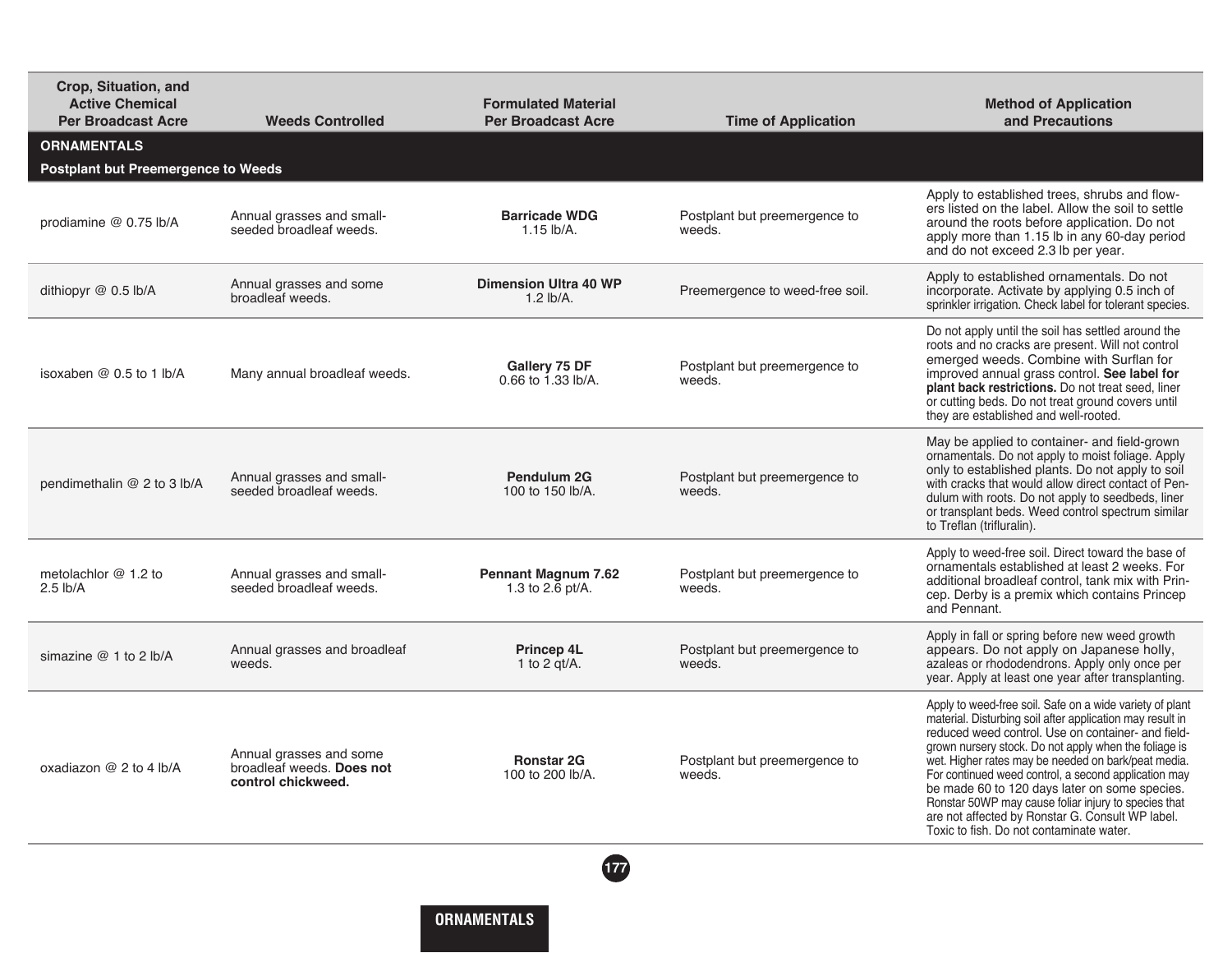| Crop, Situation, and<br><b>Active Chemical</b><br><b>Per Broadcast Acre</b>             | <b>Weeds Controlled</b>                              | <b>Formulated Material</b><br><b>Per Broadcast Acre</b> | <b>Time of Application</b>                | <b>Method of Application</b><br>and Precautions                                                                                                                                                                                                                                                                                                                                                  |  |  |  |
|-----------------------------------------------------------------------------------------|------------------------------------------------------|---------------------------------------------------------|-------------------------------------------|--------------------------------------------------------------------------------------------------------------------------------------------------------------------------------------------------------------------------------------------------------------------------------------------------------------------------------------------------------------------------------------------------|--|--|--|
| <b>ORNAMENTALS</b>                                                                      |                                                      |                                                         |                                           |                                                                                                                                                                                                                                                                                                                                                                                                  |  |  |  |
| Postplant but Preemergence to Weeds [cont.]                                             |                                                      |                                                         |                                           |                                                                                                                                                                                                                                                                                                                                                                                                  |  |  |  |
| oxyfluorfen + oryzalin $@$<br>$2 + 1$ lb/A                                              | Annual grasses and some<br>broadleaf weeds.          | Rout<br>100 lb/A.                                       | Postplant but preemergence to<br>weeds.   | Use on container- and field-grown nursery stock.<br>Apply to weed-free soil when plant foliage is dry<br>and plants are not in a growth flush. Apply over-<br>head irrigation to wash granules off foliage.<br>Do not apply when foliage is wet.                                                                                                                                                 |  |  |  |
| isoxaben + trifluralin @<br>0.5 to $1.0 + 2.0$ to 4.0 lb/A                              | Annual grasses and broadleaf<br>weeds.               | <b>Snapshot 2.5 TG</b><br>100 to 200 lb/A.              | Postplant but preemergence to<br>weeds.   | Prepackaged mix of Gallery and Treflan.<br>Apply before weed germination.                                                                                                                                                                                                                                                                                                                        |  |  |  |
| trifluralin + isoxaben +<br>oxyfluorfen $@2 + 0.25 +$<br>0.25 to $4.0 + 0.5 + 0.5$ lb/A | Wide range of grass and broad-<br>leaf weeds.        | Showcase 2.5 G<br>100 to 200 lb/A.                      | Preemergence.                             | Useful on a wide range of container- and field-<br>grown ornamentals. See label for sensitive<br>species.                                                                                                                                                                                                                                                                                        |  |  |  |
| flumioxazin<br>@ 0.25 to 0.38 lb/A                                                      | Many annual grasses and<br>broadleaf weeds.          | <b>SureGuard</b><br>8 to 12 oz/A.                       | Preemergence to weeds.                    | This is a new product. It is a very active herbi-<br>cide. Read the label carefully before using.<br>Do not apply to wet foliage. Do not apply in an<br>enclosed structure. Before moving plants into an<br>enclosed structure, apply 1 inch of irrigation<br>water and wait 14 days. Can severely injure<br>bedding plants and herbaceous perennials, and<br>immature foliage on woody plants.  |  |  |  |
| flumioxazin $@$ 0.38 lb/A                                                               | Many annual grasses and<br>broadleaf weeds.          | <b>BroadStar</b><br>150 lb/A.                           | Preemergence to weeds.                    | This is a new product. It is a very active herbi-<br>cide. Read the label carefully before using. Do<br>not apply to wet foliage. Do not apply in an<br>enclosed structure. Before moving plants into<br>an enclosed structure, apply 1 inch of irrigation<br>water and wait 7 days. Can severely injure bed-<br>ding plants and herbaceous perennials, and<br>immature foliage on woody plants. |  |  |  |
| oryzalin @ 2 to 4 lb/A                                                                  | Annual grasses and small-<br>seeded broadleaf weeds. | <b>Surflan AS</b><br>2 to 4 $lb/A$ .                    | Postplant but preemergence to<br>weeds.   | May be applied over-top or as a directed spray<br>on field- and container-grown ornamentals.<br>Will not control established weeds. Irrigate to<br>improve weed control. XL is granular formula-<br>tion that contains Surflan and Balan.                                                                                                                                                        |  |  |  |
| trifluralin $@$ 2 to 4 lb/A                                                             | Annual grasses and small-<br>seeded broadleaf weeds. | Treflan 5G, Preen<br>40 to 80 lb/A.                     | Preemergence or preplant<br>incorporated. | Use lower rate if incorporated, higher rate if<br>irrigation is used for activation.                                                                                                                                                                                                                                                                                                             |  |  |  |
| prodiamine $@$ 0.5 to<br>$1.5$ lb/A                                                     | Annual grasses and some<br>small-seeded broadleaves. | <b>RegalKade G</b><br>132 to 300 lb/A.                  | Preemergence to weeds.                    | Apply before weeds germinate.<br>Do not apply more than 300 lb per year.                                                                                                                                                                                                                                                                                                                         |  |  |  |
| oxadiazon + prodiamine $@$<br>$2.0 + 0.4$ lb/A                                          | Annual grasses and some<br>small-seeded broadleaves. | <b>RegalStar G</b><br>200 lb/A.                         | Preemergence to weeds.                    | Apply before weeds germinate.<br>Do not apply when foliage is wet.                                                                                                                                                                                                                                                                                                                               |  |  |  |
|                                                                                         |                                                      |                                                         |                                           |                                                                                                                                                                                                                                                                                                                                                                                                  |  |  |  |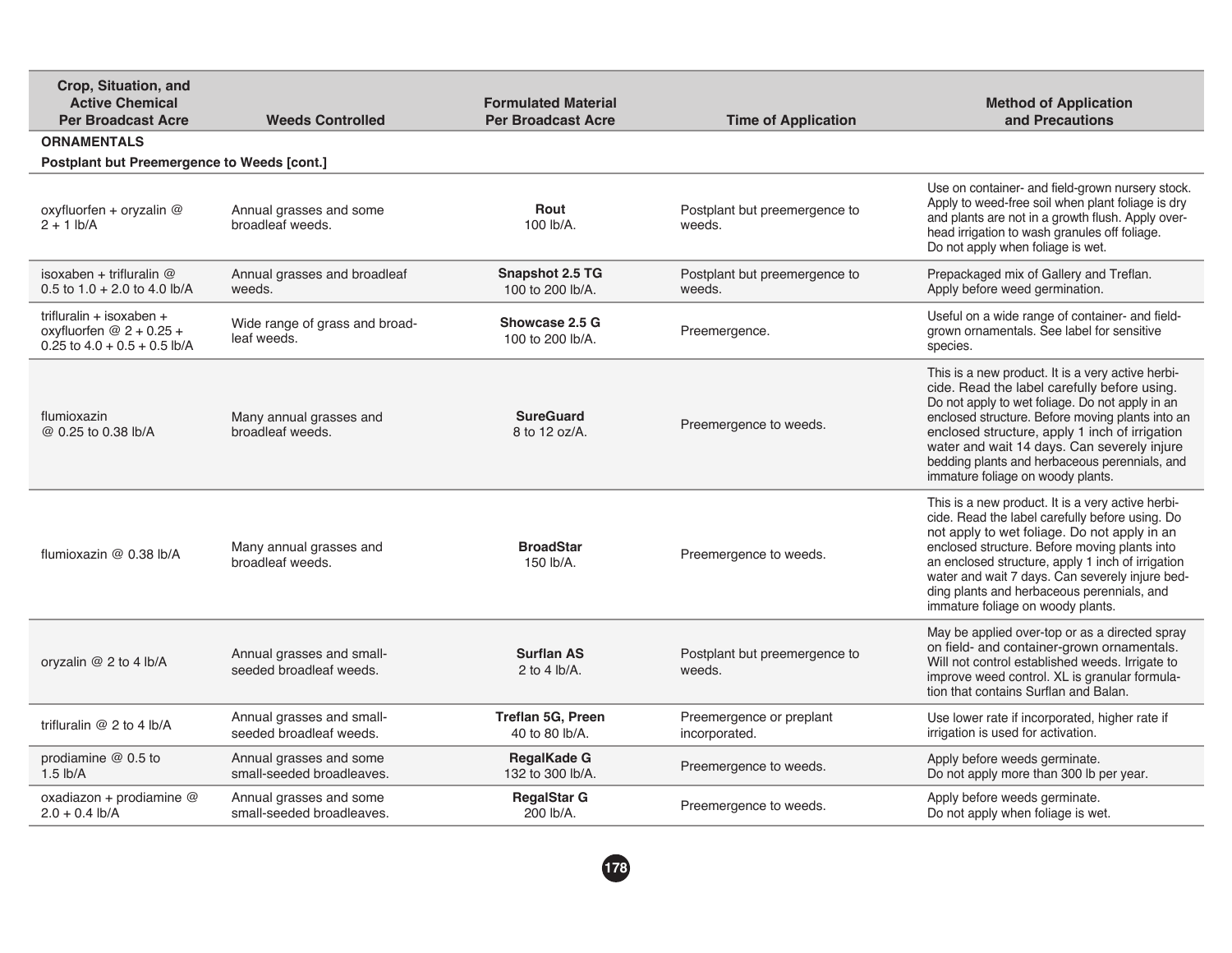| Crop, Situation, and<br><b>Active Chemical</b><br><b>Per Broadcast Acre</b> | <b>Weeds Controlled</b>                                | <b>Formulated Material</b><br><b>Per Broadcast Acre</b> | <b>Time of Application</b>                                                                               | <b>Method of Application</b><br>and Precautions                                                                                                                                                                                                                                                                                |
|-----------------------------------------------------------------------------|--------------------------------------------------------|---------------------------------------------------------|----------------------------------------------------------------------------------------------------------|--------------------------------------------------------------------------------------------------------------------------------------------------------------------------------------------------------------------------------------------------------------------------------------------------------------------------------|
| <b>ORNAMENTALS</b><br><b>Postemergence to Weeds</b>                         |                                                        |                                                         |                                                                                                          |                                                                                                                                                                                                                                                                                                                                |
| bentazon $@0.75$ to 1.0 lb/A                                                | Broadleaf weeds, annual<br>sedges and yellow nutsedge. | Basagran, Lescogran<br>1.5 to 2.0 pt/A.                 | Early postemergence for broadleaf<br>annuals, during active growth for<br>yellow nutsedge.               | Apply as a directed spray to small, actively<br>growing weeds and away from the foliage of<br>desirable plants. Add a crop oil or nonionic<br>surfactant. A second application 7-10 days<br>later may be needed for acceptable yellow<br>nutsedge control.                                                                     |
| glufosinate $@$ 0.75 to<br>$1.5$ lb/A                                       | Most annual weeds, top burn on<br>perennials.          | <b>Finale 2S</b><br>$3$ to 6 pt/A.                      | During active growth.                                                                                    | Finale is a nonselective herbicide. Post-di-<br>rected spray only. Use as an edging treat-<br>ment. Avoid contact with desirable plants<br>including foliage and green bark. Use<br>shield to prevent spray from contacting<br>desirable plants.                                                                               |
| fluazifop-P @ 0.09 to<br>$0.38$ lb/A                                        | Grasses.                                               | <b>Fusilade II</b><br>6 to 24 oz/A.                     | Early postemergence for annual<br>grasses, johnsongrass 8-18",<br>bermudagrass 4-8" runners.             | May be applied over-top to selected<br>ornamentals and as a directed spray to<br>others. Do not apply to grass weeds under<br>environmental stress. Use nonionic surfac-<br>tant for ornamentals (0.5 fl oz/gal water), not<br>crop oil concentrate.                                                                           |
| imazaguin $@$ 0.38 to<br>$0.5$ lb/A                                         | Broadleaf annuals, yellow and<br>purple nutsedge.      | Image 1.5 LC<br>2 to 3 pt/ $A$ .                        | Postemergence also has soil activity.                                                                    | Add nonionic surfactant. Do not apply over<br>the roots of species that are not approved on<br>the label.                                                                                                                                                                                                                      |
| glyphosate $@$ 0.75 to<br>4.0 lb/A                                          | Grasses and broadleaf weeds.                           | Glyphosate (4 lb/gal<br>formulations)<br>$3$ to 8 pt/A. | Postemergence.                                                                                           | Apply as a directed spray in established<br>plantings. Avoid contact with bark or foliage<br>of desirable plants. Cleared for site prepara-<br>tion before planting nursery stock.                                                                                                                                             |
| sethoxydim $@$ 0.19 to<br>$0.47$ lb/A                                       | Grasses.                                               | Segment 1 EC<br>2.25 to 3.75 pt/A.                      | Early postemergence for annual<br>grasses, johnsongrass 8-18",<br>bermudagrass 4-8" runners.             | Apply over-top of ornamentals to actively<br>growing grasses. Retreatment may be<br>needed for perennial grasses. Do not apply<br>to grass weeds under environmental stress.<br>Add a crop oil concentrate.                                                                                                                    |
| clethodim @ 0.125 to<br>$0.25$ lb/A                                         | Annual and perennial grasses.                          | Envoy 0.94 EC<br>17 to 34 oz/A.                         | Postemergence to actively growing<br>grasses.                                                            | Add 0.25% nonionic surfactant (1 pt in<br>50 gal). Crop oil concentrate is not<br>recommended.                                                                                                                                                                                                                                 |
| halosulfuron @ 0.063 lb/A                                                   | Purple nutsedge, yellow<br>nutsedge, green kyllinga.   | Sedgehammer 75 DF<br>1.33 oz/A.                         | Postemergence to weeds, start appli-<br>cations in late May to early June,<br>repeat 6 to 8 weeks later. | Add as a post-directed spray around any<br>established woody ornamental plants. Wait<br>3 months after transplanting before using this<br>product. Begin nutsedge treatment program<br>in May to early June to reduce tuber forma-<br>tion. Manage injured foliage of azalea, crape<br>myrtle, cotoneaster and Japanese holly. |
|                                                                             |                                                        | (179)                                                   |                                                                                                          |                                                                                                                                                                                                                                                                                                                                |